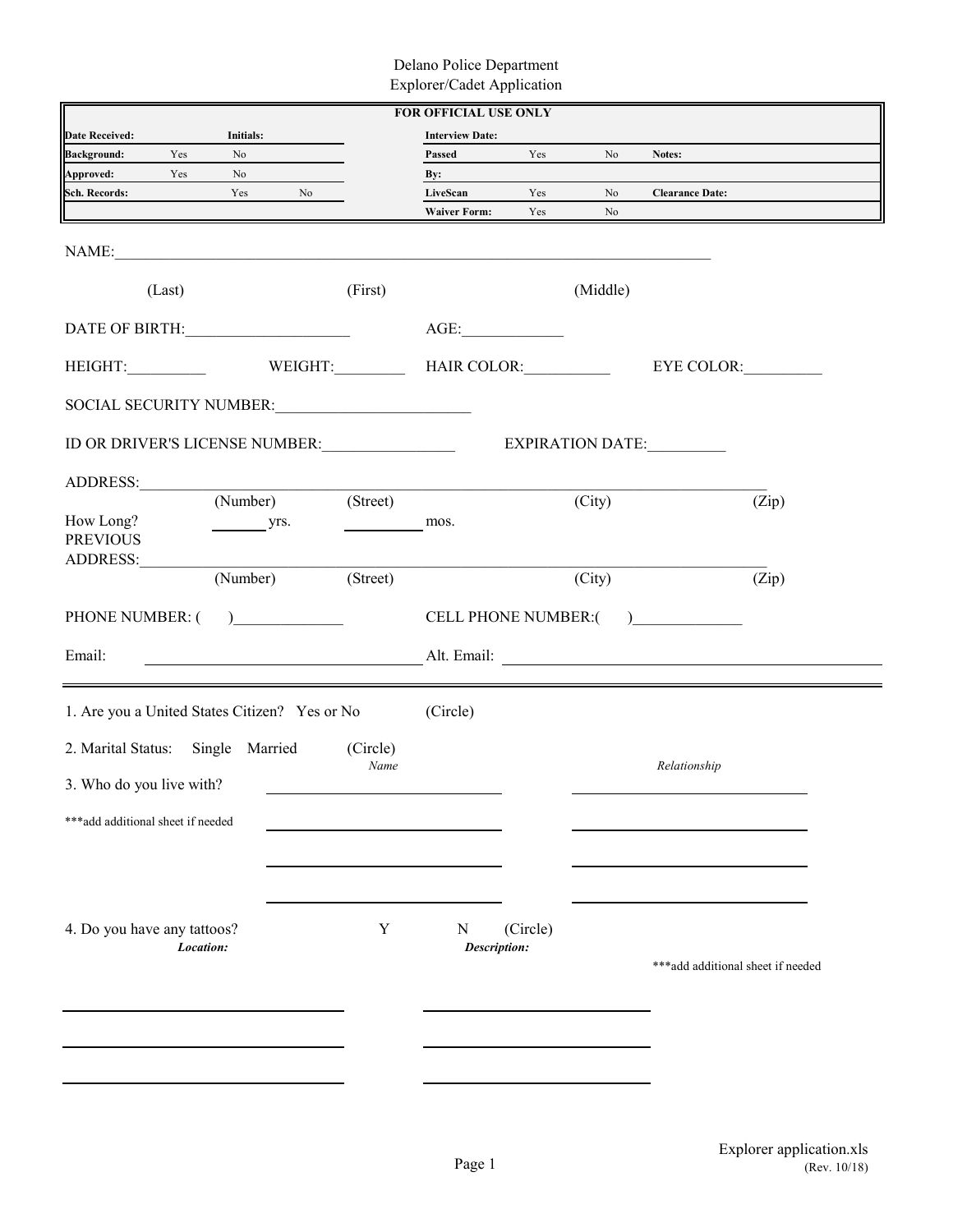## Delano Police Department Explorer/Cadet Application

|              | 5. Do you have a social media account?                                                                                           | Explorer/Cauce Application | Yes        | No             | (Circle) |
|--------------|----------------------------------------------------------------------------------------------------------------------------------|----------------------------|------------|----------------|----------|
|              | (For example Facebook, Instagram or Snapchat, etc.)                                                                              |                            |            |                |          |
|              | 6. Do you speak any language other than English? Yes or No                                                                       |                            |            |                |          |
|              | If yes, please list what other language(s):                                                                                      |                            |            |                |          |
|              | 7. Are you now in a street gang, have been or are/have ever been affiliated with a member of street gang, click or group?        |                            |            |                |          |
|              | If yes, explain. This will not automatically disqualify you from joining the program, please answer honestly.                    |                            |            |                |          |
|              |                                                                                                                                  |                            |            |                |          |
|              |                                                                                                                                  |                            |            |                |          |
|              |                                                                                                                                  |                            |            |                |          |
|              |                                                                                                                                  |                            |            |                |          |
|              | 8. Have you ever used any type of drug illegal or otherwise?<br>Name/Type                                                        |                            | Month/Year |                |          |
|              |                                                                                                                                  |                            |            |                |          |
|              |                                                                                                                                  |                            |            |                |          |
|              | 8. Name of the school you are attending or the last school you attended?                                                         |                            |            |                |          |
|              |                                                                                                                                  |                            |            |                |          |
|              | Name                                                                                                                             |                            |            | Date(s)        |          |
|              | 9. Have you ever been expelled, suspended and or disciplined by any school official for any reason?                              |                            |            |                |          |
|              | If yes, list dates, locations and reason(s).:                                                                                    |                            |            |                |          |
|              |                                                                                                                                  |                            |            |                |          |
|              |                                                                                                                                  |                            |            |                |          |
| and details: | 10. Have you ever been arrested, cited, detained or questioned as a suspect by any Law Enforcement Agency? If yes, give date(s)  |                            |            |                |          |
|              |                                                                                                                                  |                            |            |                |          |
|              |                                                                                                                                  |                            |            |                |          |
|              |                                                                                                                                  |                            |            |                |          |
|              |                                                                                                                                  |                            |            |                |          |
|              | 12. Have you ever been fired or asked to resign (quit) from any job for any reason? If yes, give employer name and phone number. |                            |            |                |          |
|              | (Employer)                                                                                                                       | (Supervisor)               |            | (Phone number) |          |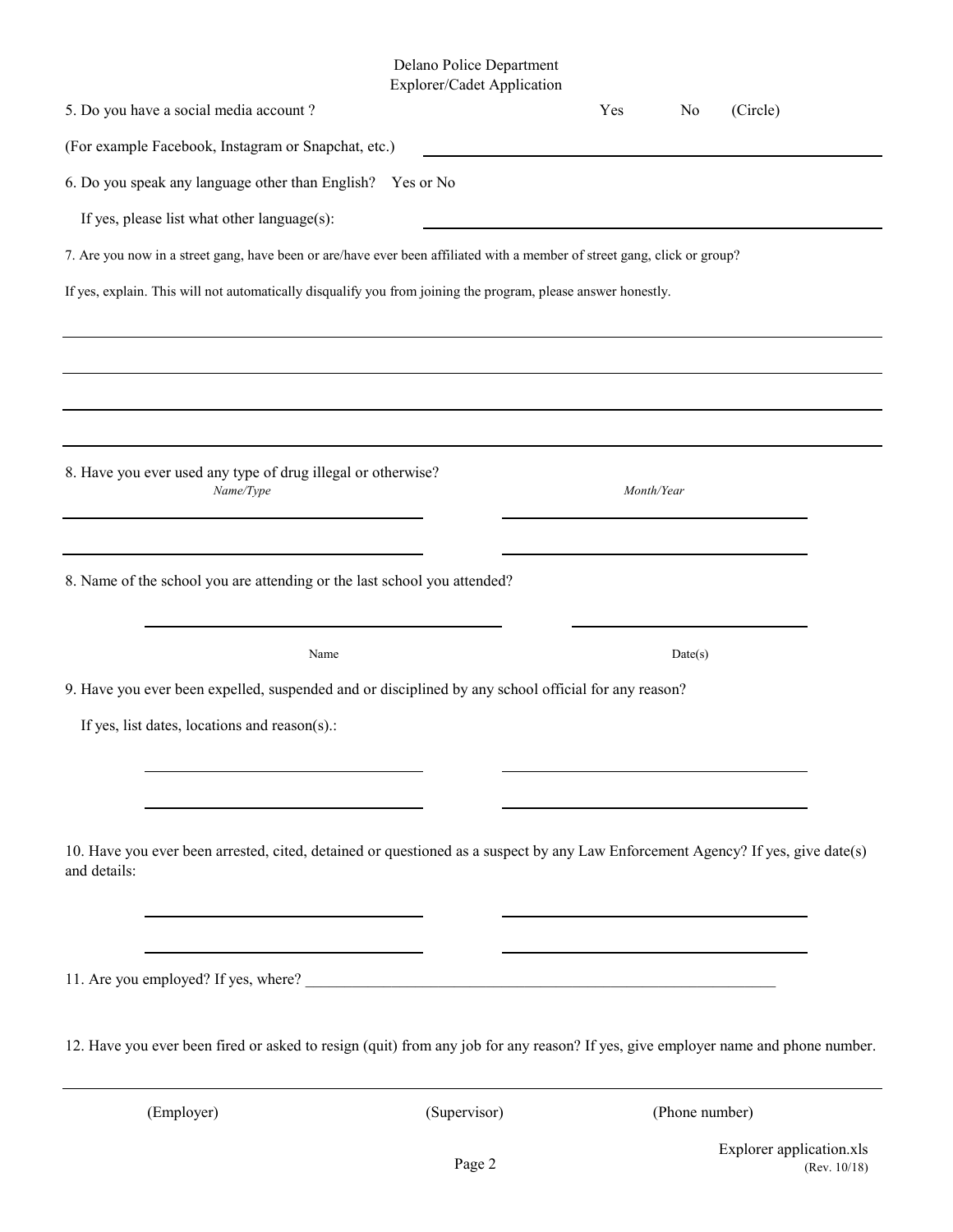## Delano Police Department Explorer/Cadet Application

13. Previous employer(s):

| (Employer)                                                                                        |                                               | (Supervisor) | (Phone number) |
|---------------------------------------------------------------------------------------------------|-----------------------------------------------|--------------|----------------|
| Reason for leaving:                                                                               |                                               |              |                |
|                                                                                                   |                                               |              |                |
| (Employer)                                                                                        |                                               | (Supervisor) | (Phone number) |
| Reason for leaving:                                                                               | <u> 1980 - Andrea Andrew Maria (h. 1980).</u> |              |                |
|                                                                                                   |                                               |              |                |
| 12. Do you have any problems with your vision, hearing, or speech? If yes, explain:               |                                               |              |                |
|                                                                                                   |                                               |              |                |
| 13. Do you have any physical limitations? If yes, explain:                                        |                                               |              |                |
|                                                                                                   |                                               |              |                |
| 14. Family or personal physician:                                                                 |                                               |              |                |
| 15. List two (2) emergency contacts:                                                              |                                               |              |                |
| (Name)                                                                                            | (Address)                                     | (Phone #)    |                |
| (Name)                                                                                            | (Address)                                     | (Phone $#$ ) |                |
| 16. Has your Driver's license every been suspended or revoked? If yes, give date(s) or reason(s): |                                               |              |                |

17. All applicants who have a Driver's license must attach a DMV print out.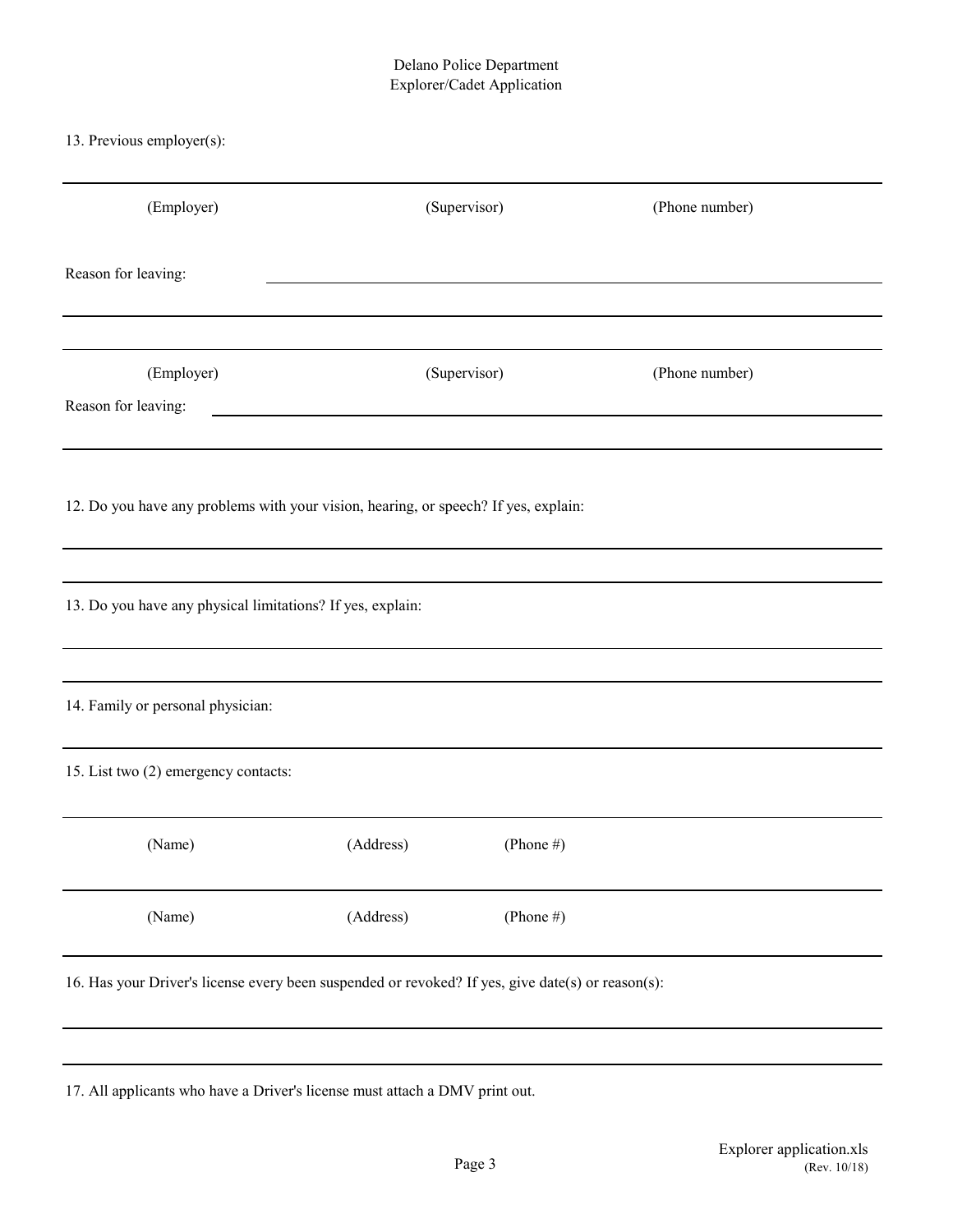## Delano Police Department Explorer/Cadet Application

18. All applicants in High School are required to attach a copy of current school transcrips.

19. Summary on why you want to be an explorer:

*By signing this form I am authorizing the Delano Police Department to conduct a background investigation on my prior academic, criminal or work history. I understand that by signing this form I am giving consent to the Delano Police Department personnel to obtain information and documents including but not limited to school transcripts, attendence and discipline records or any other pertinent information needed to process this application.*

| Signature: | Date: |
|------------|-------|
|            |       |

Signature of parent if applicant is under 18 years of age.

Date: